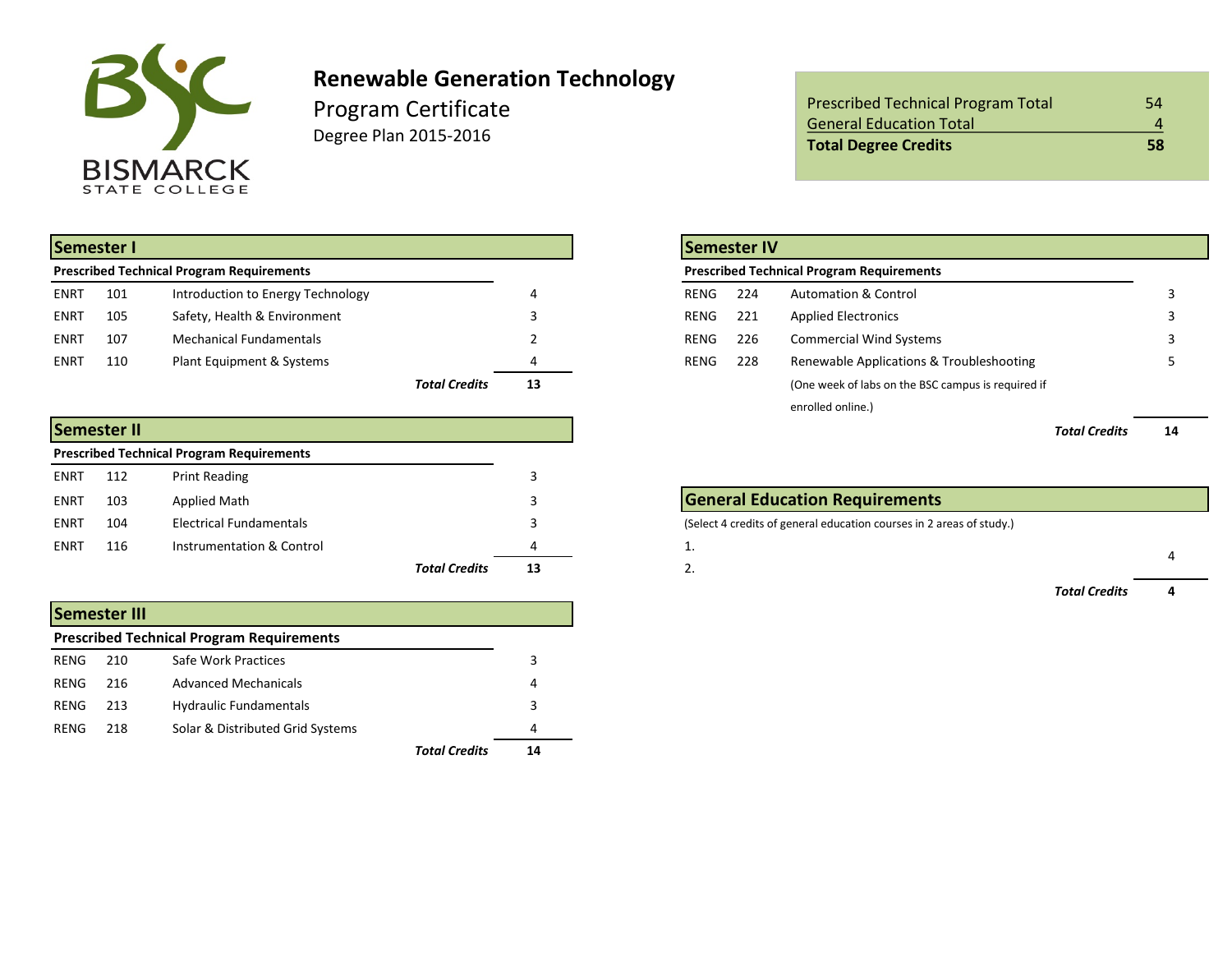## **Program Certificate**

## Degree Checklist

 $\Box$  $\Box$  $\Box$ 

Earned a minimum 2.00 institutional GPA (BSC only) Cleared all college obligations

Earned a minimum 2.00 cumulative GPA (BSC + Transfer) Filed an Application for Degree

Earned a minimum 2.00 Prescribed Technical Program GPA Programs containing 45 or more credits

Earned a minimum of 15 institutional credit (BSC only) Completed prescribed technical program requirements

Earned a minimum of 4 credits of General Education from two areas of study

*-Academic Skills Courses (ASC) do not apply toward graduation.*

General Education Requirements

**Legend** 

(\*) Course not approved as GERTA

|         |                 | Programs containing 45 or more credits must complete 4 credits of General Education from two areas of study. |         |                 |                                      |                         |                      |                                                     |
|---------|-----------------|--------------------------------------------------------------------------------------------------------------|---------|-----------------|--------------------------------------|-------------------------|----------------------|-----------------------------------------------------|
| Gr. Cr. |                 |                                                                                                              | Gr. Cr. |                 |                                      | Gr. Cr.                 |                      |                                                     |
| 3       | ACCT 200        | <b>Elements of Accounting I</b>                                                                              | 3       | <b>ENGL 110</b> | <b>College Composition I</b>         | 1                       | <b>MUSC 145</b>      | <b>Applied Music</b>                                |
|         | ACCT 201        | Elements of Accounting II                                                                                    | 3       | <b>ENGL 120</b> | <b>College Composition II</b>        |                         | <b>MUSC 146</b>      | Applied Music - Major                               |
|         | ART 110         | Introduction to the Visual Art                                                                               |         | <b>ENGL 125</b> | Introduction to Professional Writing |                         | <b>NUTR 240</b>      | Principles of Nutrition                             |
| 3       | <b>ART 122</b>  | <b>Two Dimensional Design</b>                                                                                |         | <b>ENGL 211</b> | Introduction to Creative Writing     |                         | <b>PHIL 101</b>      | Introduction to Philosophy                          |
| 3       | <b>ART 124</b>  | Three Dimensional Design                                                                                     |         | <b>ENGL 221</b> | Introduction to Drama                |                         | <b>PHIL 210</b>      | Ethics                                              |
| 3       | <b>ART 130</b>  | Drawing I                                                                                                    |         | <b>ENGL 222</b> | Introduction to Poetry               |                         | <b>PHIL 220</b>      | Introduction to Logic                               |
| 3       | <b>ART 210</b>  | Art History I                                                                                                | 3       | <b>ENGL 233</b> | Fantasy & Science Fiction            |                         | <b>PHIL 250</b>      | Philosophy in Cinema                                |
| 3       | <b>ART 211</b>  | Art History II                                                                                               | 3       | <b>ENGL 236</b> | Women & Literature                   | $\overline{\mathbf{3}}$ | <b>PHIL 253</b><br>∗ | <b>Environmental Ethics</b>                         |
| 3       | <b>ART 220</b>  | Painting I                                                                                                   | 3       | <b>ENGL 238</b> | Children's Literature                | 3/1                     | <b>PHYS 100</b>      | Concepts of Physics/Lab                             |
| 3       | <b>ART 221</b>  | Painting II                                                                                                  | 3       | <b>ENGL 251</b> | <b>British Literature I</b>          | 3/1                     | <b>PHYS 110</b>      | Introduction to Astronomy/Lab                       |
| 3       | <b>ART 230</b>  | Drawing II                                                                                                   | 3       | <b>ENGL 252</b> | <b>British Literature II</b>         | 3/1                     | <b>PHYS 211</b>      | College Physics I/Lab                               |
| 3       | <b>ART 250</b>  | Ceramics I                                                                                                   | 3       | <b>ENGL 261</b> | American Literature I                | 3/1                     | <b>PHYS 212</b>      | College Physics II/Lab                              |
|         | <b>ART 251</b>  | Ceramics II                                                                                                  | 3       | <b>ENGL 262</b> | American Literature II               | 4/1                     | <b>PHYS 251</b>      | University Physics I/Lab                            |
|         | <b>ART 265</b>  | Sculpture I                                                                                                  | 3       | <b>ENGL 278</b> | Alternative Literature               | 4/1                     | <b>PHYS 252</b>      | University Physics II/Lab                           |
|         | <b>ART 266</b>  | Sculpture II                                                                                                 | 3/1     | GEOG 121        | Physical Geography/Lab               | 2/1                     | <b>PLSC 110</b>      | World Food Crops/Lab                                |
| 3/1     | <b>ASTR 150</b> | Meteorology/Lab                                                                                              | 3/1     | <b>GEOL 102</b> | Historical Geology/Lab               | 3                       | <b>POLS 115</b>      | American Government                                 |
|         | <b>BADM 202</b> | <b>Principles of Management</b>                                                                              | 3/1     | <b>GEOL 105</b> | Physical Geology/Lab                 |                         | <b>POLS 116</b>      | State & Local Government                            |
|         | <b>BADM 210</b> | Advertising I                                                                                                | 3       | GIS 105         | <b>Fundamentals of GIS</b>           |                         | <b>POLS 220</b>      | <b>International Politics</b>                       |
|         | <b>BADM 240</b> | Sales                                                                                                        | 3       | GIS 107         | <b>GIS Applications</b>              |                         | <b>PSYC 111</b>      | Introduction to Psychology                          |
|         | <b>BADM 281</b> | Organizational Behavior                                                                                      | 3       | <b>HIST 101</b> | <b>Western Civilization I</b>        | $\ast$<br>3             | <b>PSYC 211</b>      | Introduction to Behavior Modification               |
| 3       | <b>BADM 282</b> | Human Resource Management                                                                                    | 3       | <b>HIST 102</b> | <b>Western Civilization II</b>       | 3                       | <b>PSYC 250</b>      | Developmental Psychology                            |
|         | <b>BIOL 102</b> | Introduction to Aquarium Keeping                                                                             | 3       | <b>HIST 103</b> | United States to 1877                | 3<br>$\ast$             | <b>PSYC 261</b>      | Psychology of Adjustment                            |
| 3       | <b>BIOL 109</b> | Living World                                                                                                 | 3       | <b>HIST 104</b> | United States since 1877             | 3                       | <b>PSYC 270</b>      | Abnormal Psychology                                 |
| 3/1     | <b>BIOL 111</b> | Concepts of Biology/Lab                                                                                      | 3       | <b>HIST 220</b> | North Dakota History                 | 3                       | <b>RELS 120</b>      | Religion in America                                 |
| 3/1     | <b>BIOL 115</b> | Human Structure & Function/Lab                                                                               |         | <b>HIST 222</b> | History of the Western Frontier      |                         | <b>RELS 201</b>      | Life & Letters of Paul                              |
| 3       | <b>BIOL 124</b> | <b>Environmental Science</b>                                                                                 |         | <b>HIST 224</b> | <b>American Studies I</b>            |                         | <b>RELS 203</b>      | World Religions                                     |
| 3/1     | <b>BIOL 126</b> | Human Biology/Lab                                                                                            | 3       | <b>HIST 225</b> | <b>American Studies II</b>           |                         | <b>RELS 220</b>      | Old Testament                                       |
| 3/1     | <b>BIOL 150</b> | General Biology I/Lab                                                                                        | $1 - 3$ | <b>HIST 243</b> | <b>Historical Investigations</b>     |                         | <b>RELS 230</b>      | New Testament                                       |
| 3/1     | <b>BIOL 151</b> | General Biology II/Lab                                                                                       | 3       | <b>HUMS 210</b> | <b>Integrated Cultural Studies</b>   | 3/1                     | <b>SCNC 101</b>      | Physical Science I/Lab                              |
| 3/1     | <b>BIOL 220</b> | Anatomy & Physiology I/Lab                                                                                   | $1 - 4$ | <b>HUMS 211</b> | <b>Integrated Cultural Excursion</b> |                         |                      | Biology & Chemistry                                 |
| 3/1     | <b>BIOL 221</b> | Anatomy & Physiology II/Lab                                                                                  | 2       | <b>HUMS 212</b> | Integrated Cultural Enrichment       | 3/1                     | <b>SCNC 102</b>      | Physical Science II/Lab                             |
| 3/1     | <b>BIOL 250</b> | Survey-Tropical Biology/Lab                                                                                  | 4       | <b>MATH 103</b> | College Algebra                      |                         |                      | Physics & Geology                                   |
| 3/1     | <b>BIOL 251</b> | Community Ecology/Lab                                                                                        |         | <b>MATH 104</b> | Finite Math                          | 3/1                     | <b>SCNC 103</b>      | Physical Science III/Lab<br>Astronomy & Meteorology |